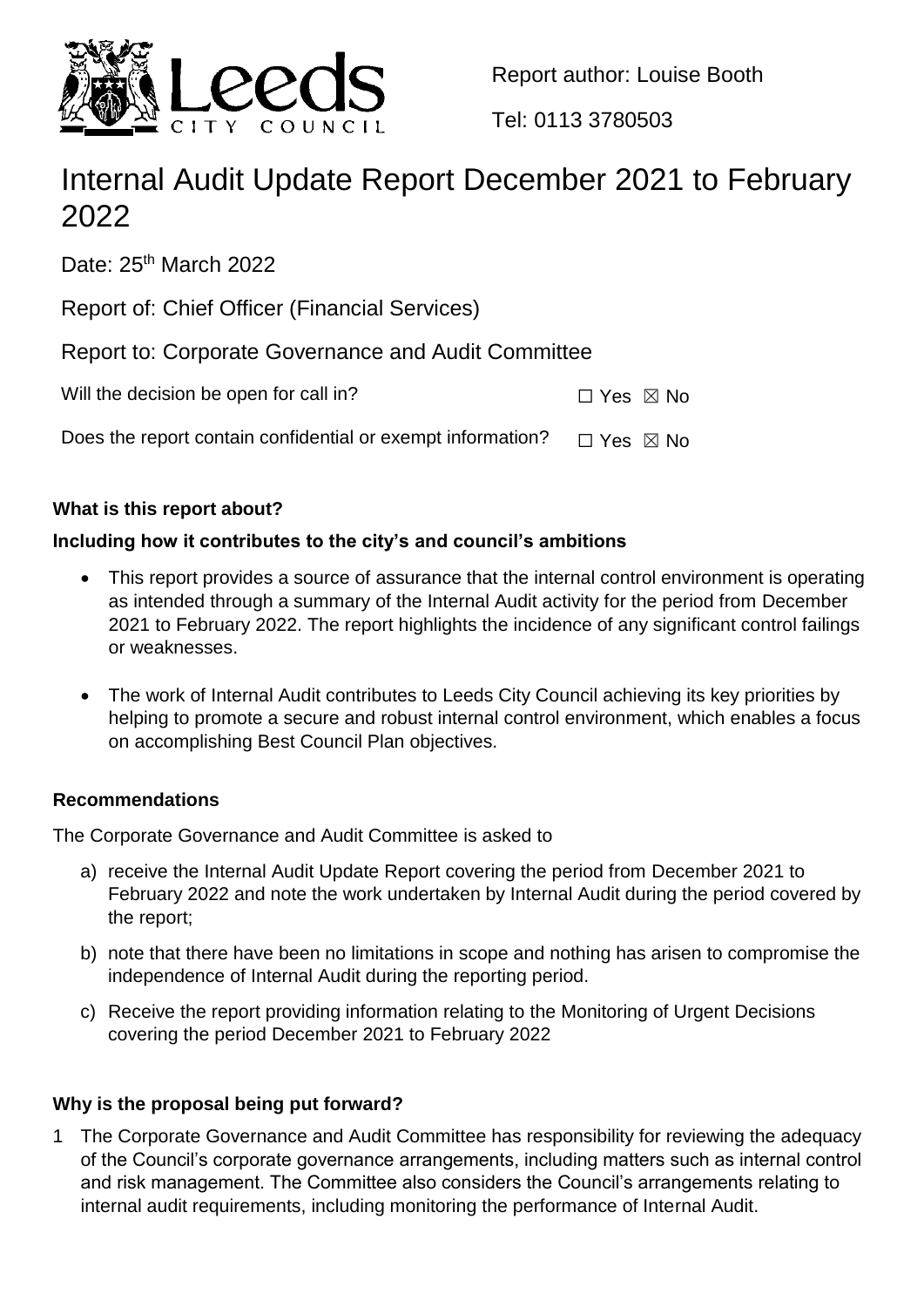- 2 This report provides the Committee with a summary of the Internal Audit activity for the period December 2021 to February 2022. The work of Internal Audit offers a key source of assurance providing the Committee with some evidence that the internal control environment is operating as intended.
- 3 The report also includes information relating to the monitoring of urgent decisions which is included to enable timely consideration of these matters by Committee as agreed following consideration of the annual decision making assurance report at the July meeting.

#### **What impact will this proposal have?**

| <b>Wards affected:</b>            |       |      |
|-----------------------------------|-------|------|
| Have ward members been consulted? | □ Yes | ⊠ No |

- 4 This report provides a source of assurance that the internal control environment is operating as intended. The report highlights the incidence of any significant control failings or weaknesses that would require the intervention of the Committee.
- 5 The work of Internal Audit contributes towards Leeds City Council achieving its key priorities and Best Council Plan objectives.

#### **What consultation and engagement has taken place?**

6 The Internal Audit Plan is developed in consultation with Members and senior management across the authority. Consultation around key risks and priorities continues throughout the year, and continual engagement with directorates is driven through the ongoing completion of audit assignments and the agreement of the associated recommendations.

#### **What are the resource implications?**

- 7 The Internal Audit Plan includes a number of reviews that evaluate the effective use of resources and provide assurance on the corresponding financial governance, risk management and internal control arrangements.
- 8 The Internal Audit Update Report also provides the Committee with assurances around the effective use of Internal Audit resources through information pertaining to the delivery and completion of the annual plan.

#### **What are the legal implications?**

- 9 The Chief Officer (Financial Services), as the council's Section 151 Officer, is responsible under the Local Government Act 1972, for ensuring that there are arrangements in place for the proper administration of the authority's financial affairs. The work of Internal Audit is an important source of information for the Chief Officer (Financial Services) in exercising her responsibility for financial administration.
- 10 The Public Sector Internal Audit Standards (PSIAS) require the Head of Audit to deliver an annual audit opinion and report that can be used by the council to inform its Annual Governance Statement. Each Internal Audit Update Report will provide a rolling quarterly opinion that will feed into the Internal Audit Annual Report and Opinion.
- 11 The Internal Audit Plan includes a number of reviews that provide assurances around the application of the statutory and constitutional framework.